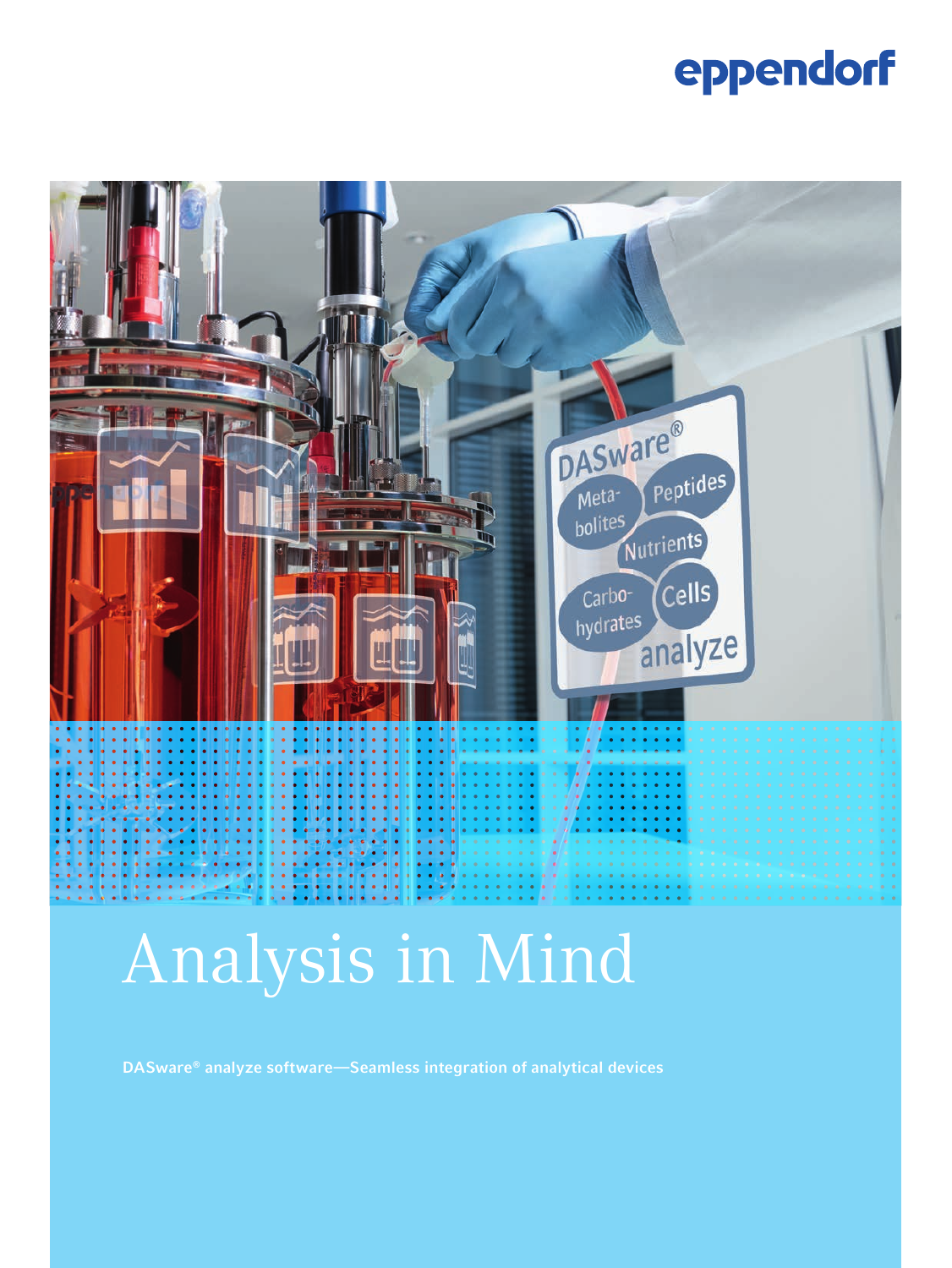# »The ability of the system to integrate both external PAT and in-house developed controllers was vital to the success of our application.«

Stephen Craven, PhD, Life Science Team Leader, APC Ltd, Dublin, Ireland

#### The smart solution for automated bioprocesses

DASware® analyze enables seamless integration of sampling and analytical laboratory devices to the bioreactor system. A broad and growing range of analyzers can be integrated.



DASware analyze: Simply automate your bioprocess by integration of autosamplers and analyzers to your bioreactor system.

#### DASware® analyze at a glance

- > Integration of third-party lab devices into bioreactor control units
- > Enables bidirectional OPC interconnectivity, processtriggered feedback control loops and sampling on demand
- > Allows for online calculations and event- or data-driven decisions
- > Users benefit from integration of existing benchtop equipment, better process understanding, and optimal process control
- > Nutrient analyzers and cell counters, biomass monitors, mass spectrometers, automation platforms and autosamplers, HPLC, Raman spectroscopy, and others can be integrated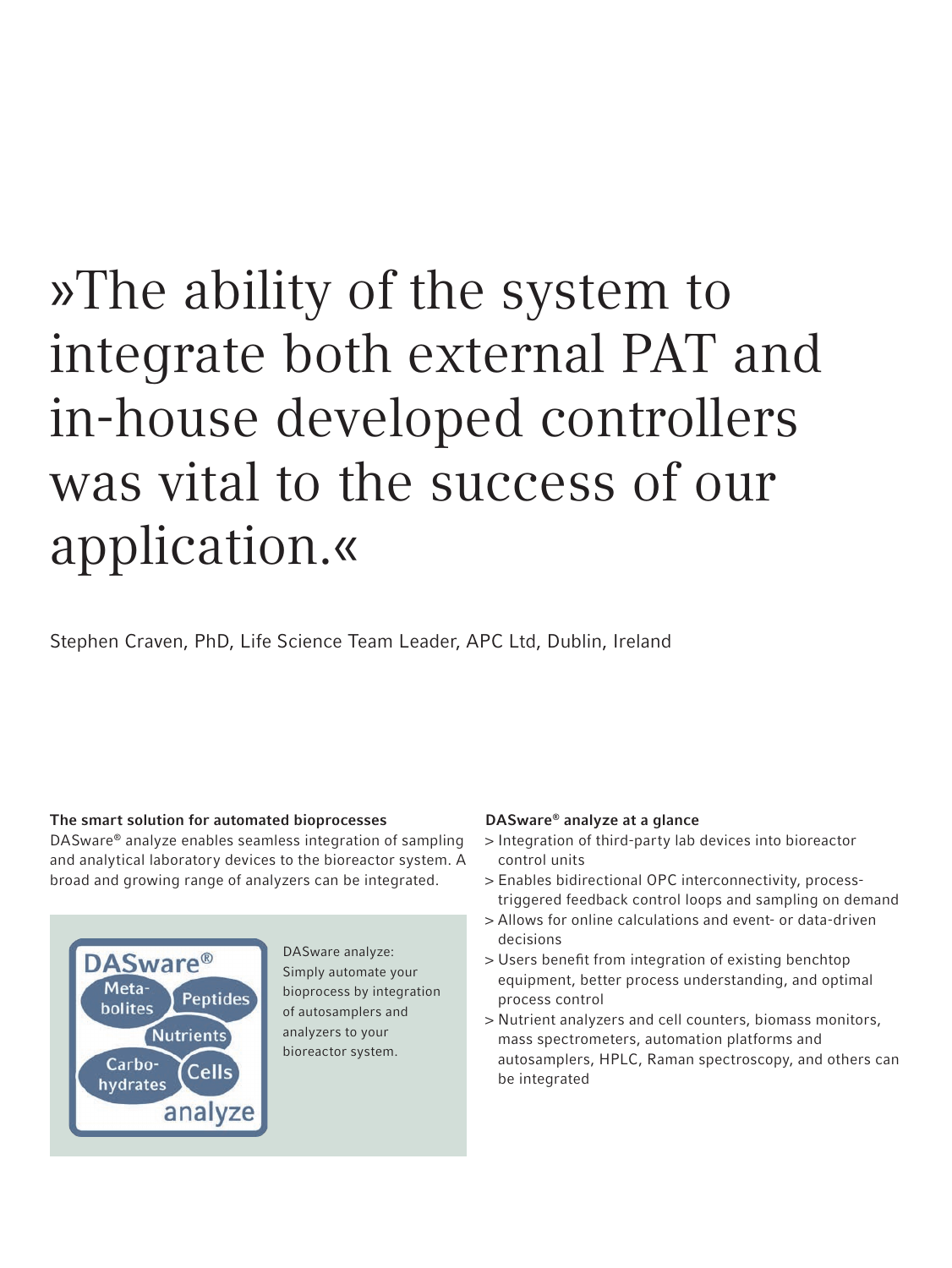#### Automate your workflows—minimize manual operations, get reliable results, and save time

#### Integrate third-party analyzers

The DASware analyze software was developed to integrate multiple laboratory devices from various third-party providers with bioreactor systems under control of the DASware control software.

The functionality was tried and tested for several in-line and on-line process analyzers and autosamplers:

| <b>Analytical instrument</b> | Model                                                            |
|------------------------------|------------------------------------------------------------------|
| Exhaust analyzers            | DASGIP® GA4, New Brunswick™ EX-2000                              |
| Biomass measurement          | DASGIP OD4, Aber Futura®, Hamilton® FOGALE iBiomass              |
| Mass spectrometer            | Thermo Scientific <sup>®</sup> Prima PRO                         |
| Nutrient analyzers           | Cedex® Bio, Nova BioProfile®, YSI®                               |
| Autosamplers                 | BaychroMAT®, Flownamics SEG-FLOW®                                |
| Nutrient analyzers           | Cedex Bio, Nova BioProfile, YSI                                  |
| Cell counters                | Cedex                                                            |
| <b>HPLC</b>                  | Agilent <sup>®</sup> , Shimadzu <sup>®</sup> Nexera <sup>®</sup> |
| Raman spectroscopy           | <b>Kaiser Optical Systems</b>                                    |



DASware analyze seamlessly integrates third-party analyzers allowing real-time measurement and feedback control loops

#### Close the loop

The OPC network protocol as well as the Modbus® protocol allows for interconnectivity between the bioreactor system and the analyzer, including the possibility of direct feedback from the bioreactor system according to online measured analytical data.

This facilitates feedback control loops for nutrients, biomass or product concentrations. Online calculations as well as event- and data-driven decisions are supported. The bidirectional OPC communication available for supporting devices enables sampling on demand and feedback control loops.

- > Learn how scientists at APC Ltd. in Dublin established a Quality-by-Design approach to increase process understanding in biopharmaceutical development: Download application note no. 300 by scanning the QR code on the right.
- > Find this and other application notes and information on www.eppendorf.com/DASware-analyze